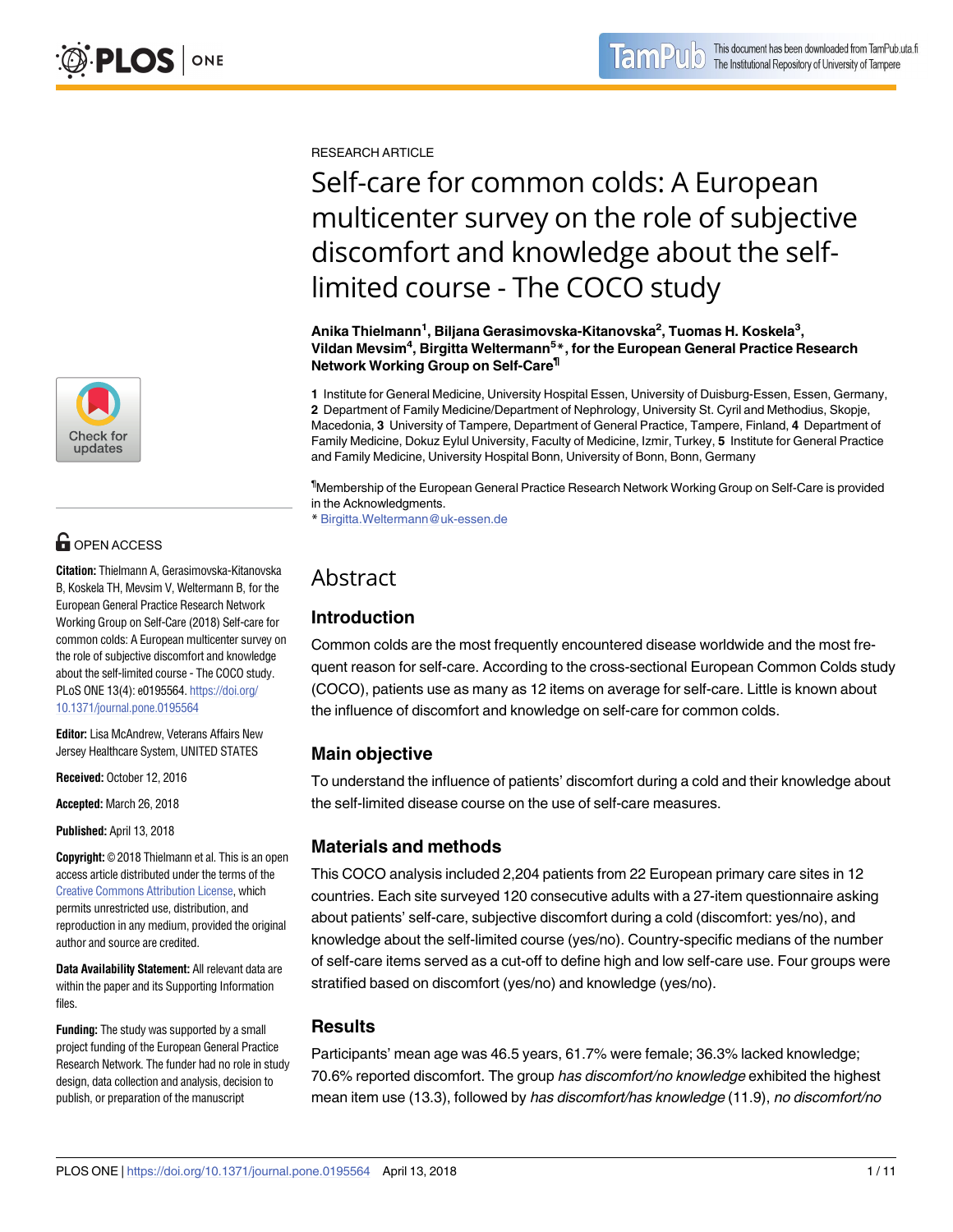<span id="page-1-0"></span>

**Competing interests:** The authors have declared that no competing interests exist.

**Abbreviations:** ASA, acetylsalicylic acid; ATC code, Anatomical Therapeutic Chemical code; CI, Confidence Interval; COCO, Common Colds study; EGPRN, European General Practice Research Network; N.S., not significant; OR, Odds Ratio; PR, Prevalence Ratio; SD, Standard Deviation; Vs., versus; WHO, World Health Organization.

knowledge (11.1), and no discomfort/has knowledge (8.8). High use was associated with discomfort (OR 1.8; CI 1.5–2.2), female gender (OR 1.7; 1.4–2.0), chronic pain/arthritis (OR 1.6; 1.2–2.1), more years of education (OR 1.3; 1.1–1.6), age <48 years (OR 1.3; 1.0–1.5), and lack of knowledge (OR 1.2; 1.0–1.4).

#### **Discussion**

Counseling on common colds should address patients' discomfort and soothing measures in addition to providing information on the natural disease course.

### **Introduction**

The common cold is the most frequently encountered human disease worldwide [\[1\]](#page-9-0). The incidence is subject to seasonal variation (more episodes in winter and fall) [[1\]](#page-9-0) and is known to be age-specific [\[2\]](#page-9-0), with 6-8 episodes yearly in younger children, decreasing to 2-4 episodes in adults [[3](#page-9-0)]. According to a US study (2015) with 3,333 participants, 85% of all adults will develop at least one common cold per year lasting between three and seven days [[4\]](#page-10-0). Common colds have a tremendous economic burden on societies due to absenteeism at school [\[5\]](#page-10-0) and at work. For the US, a loss of 70 million workdays annually was shown, corresponding to US\$8 billion in indirect costs [\[6,](#page-10-0) [7](#page-10-0)]. Despite this tremendous impact on society, medical literature addresses common colds rather poorly, mainly because common colds are considered minor illnesses with a self-limited course.

For common colds, patients typically seek medical counseling for reassurance and sick leave and are advised to use soothing measures [\[8](#page-10-0), [9](#page-10-0)]. Our Common Colds study (the COCO study) with 2,724 patients from 22 primary care sites in 12 European countries identified a total of 527 self-care practices for common colds. The age-standardized mean item use per participant was 12 (range 6 to 15), and the majority of patients (62%) used a combination of pharmaceutical and non-pharmaceutical products (see [\[10\]](#page-10-0)). The COCO study was initiated because unsystematic observations by general practitioner (GP) researchers from the working group had indicated that patients use a multitude of measures for colds, but no details were available at the time.

The aim of this publication is to better understand factors driving this self-care behavior, especially the influence of knowledge and discomfort on the number of measures used. In behavioral sciences, the knowledge about the disease and subjective suffering (discomfort) are factors known to influence health-care behaviors. Aiming to support evidence-based self-care, a better understanding of the role of knowledge on the self-limited disease course and the subjective discomfort is considered important for patient education in physician offices as well as public campaigns.

This analysis of the COCO data aims at understanding the influence of patients' discomfort during a cold and their knowledge about the self-limited course of the disease on the use of self-care.

#### **Methods and materials**

#### **Study design and population**

The COCO study is a cross-sectional multicenter questionnaire survey designed and conducted by the Working Group on Self-Care for Common Colds of the European General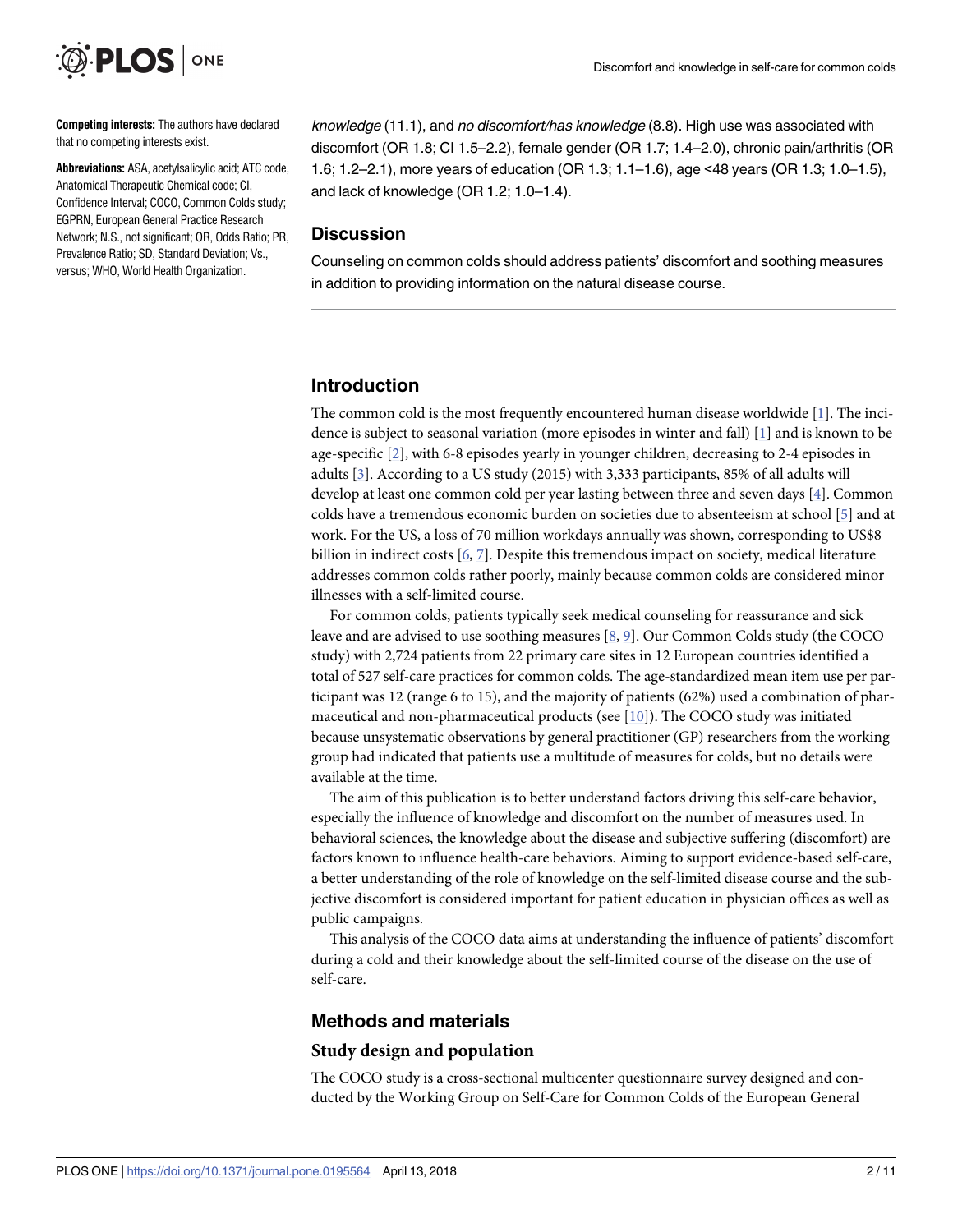<span id="page-2-0"></span>Practice Research Network (EGPRN). The Ethics Committee of the Faculty of Medicine at the University of Duisburg-Essen, Germany, provided the first ethical approval (13-5495-BO) which was subsequently used by all study site coordinators to obtain additional ethical approval according to regional requirements. Participants were informed about their anonymous and voluntary participation. Completion of the questionnaire was regarded as an indication of participants' consent to the study. Details of the rationale of the COCO study design have been published elsewhere [[11](#page-10-0)]. Briefly, in order to ensure a random sample, 120 consecutive patients aged  $\geq$  18 years visiting their general practitioner for any reason in fall/winter 2013/14 were asked to participate. Patients were asked to answer the following question: 'When you had a common cold during the last year: what did you do?' A total of 3,074 questionnaires were returned from 27 sites in 14 European countries. After excluding data from sites with different sampling strategies (physician interviews, older questionnaire version, incomplete questionnaire distribution) the study population available for analysis comprised 2,724 patients.

#### **Study instrument**

The patient questionnaire was developed based on a survey among 10 primary care physicians from seven European countries (Austria, Bosnia and Herzegovina, Germany, Israel, Italy, Macedonia, and Poland) and one EU-associated country (Turkey). Physicians were asked to list typical self-care items used by their patients for common colds [[11](#page-10-0)]. The final patient questionnaire consisted of 27 questions which included 94 self-care practices plus free text options in 11 categories: over-the-counter medication (11 items), specific foods or drinks (11 items), herbal teas (18 items), alcoholic drinks (3 items), self-prepared special recipes (7 items), pastilles or drops (10 items), something for the nose (4 items), inhalations (8 items), gargle or sprays for the throat (4 items), items applied externally (5 items), and extras at home (13 items). Additionally, various patient characteristics were requested, e.g. age, gender, health insurance status, number of school years, number of pills taken daily, and frequent chronic conditions (depression, chronic kidney disease, chronic pain/arthritis/osteoarthritis, asthma/ chronic bronchitis, diabetes, heart disease, high blood pressure). Subjective discomfort was measured by asking whether the patient 'felt very poorly during the last common cold' (answer options: yes, no, don't know). Knowledge on the self-limited nature of the disease was assessed by asking whether 'a common cold goes away by itself' (answer options: yes, no, don't know).

## **Classification of items**

Two researchers classified all single self-care items by their mode of application: 'intestinal absorption', 'intranasal application', 'local oral effects', 'inhalation', 'topical use in throat', 'external use', 'foodstuffs', and 'extras at home'. All pharmacological items were further subclassified using the international ATC (WHO Anatomical Therapeutic Chemical) classification system for pharmacological substances, which divides active substances into groups according to the organ or system on which they act as well as their therapeutic, pharmacological and chemical properties [[12](#page-10-0)]. Items not listed were assorted in plausible groups and subcategories based on content (e.g., 'teas', 'fruit', 'vegetables', 'lozenges' or 'alcohol'): in this subclassification, items were listed individually if they had a utilization rate of at least 1% ( $n \geq 27$ ) of the sample; otherwise they were summarized as 'other' within each mode. All items with an assigned ATC code and the unspecific answer options 'antibiotics' and 'pain medication' were called 'pharmaceutical products', all other items were called 'non-pharmaceutical products'. Disagreement between researchers was solved by discussion until a consensus was reached.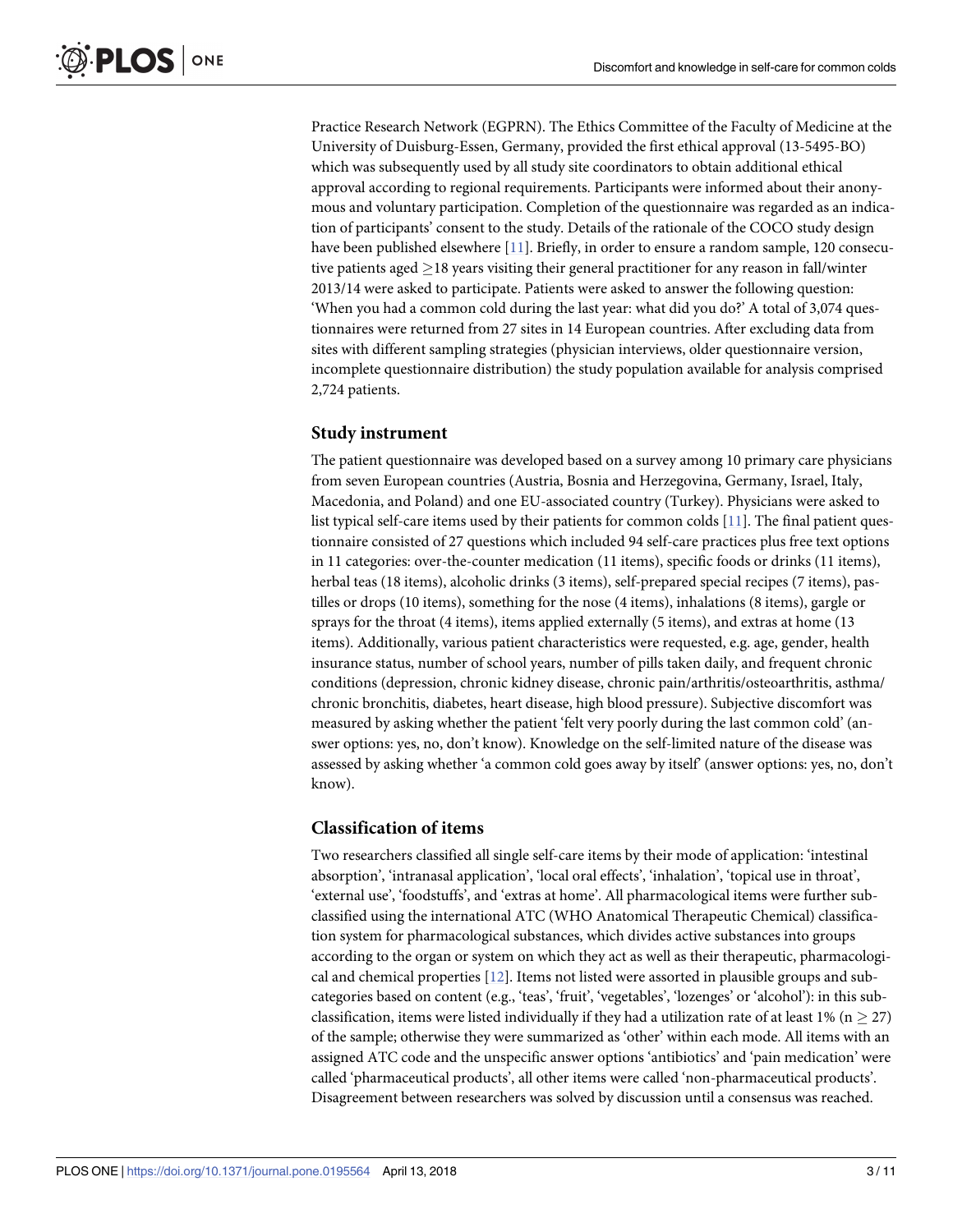#### <span id="page-3-0"></span>**Statistical analysis**

Descriptive analyses were performed for the total study population and stratified by country. The response rate was calculated per site and country. For this analysis, percentages reported for 'knowledge on the self-limited course' (yes/no) and 'subjective discomfort' (yes/no) were stratified by country and site.

Four groups were stratified based on 'knowledge' yes/no and 'discomfort' yes/no (note: 'yes' indicated as '+' and 'no' as '-'): group 1: +knowledge/-discomfort; group 2: -knowledge/-discomfort; group 3: +knowledge/+discomfort; group 4: -knowledge/+discomfort. We hypothesized that groups 1 and 4 would show the largest contrast, with group 1 having the most beneficial characteristics in terms of knowledge and discomfort. Groups 2 and 3 were considered intermediate groups. Analyses for the four groups included: a) the mean total item use and standard deviation; b) the mean item use for the categories non-pharmaceutical/pharmaceutical products and selfcare with/without proof of evidence; c) descriptions of the modes of application calculated as the percentage of patients using at least one item per mode, and the mean item use for each mode; d) depending on the properties of the scales, either  $\chi^2$ -tests for categorical data or ANOVA and nonparametric tests (Kruskall-Wallis) for continuous data were used to compare groups.

In order to identify factors associated with using more self-care items than 50% of the respective country sample, multivariate logistic regressions were performed. Independent determinants were discomfort (yes), knowledge (no), gender (female), age (48), years of education (above country-specific median), chronic condition(s) (yes), daily pill intake (yes), and smoking status (yes). It was tested for collinearity (Pearson's r), and determinants significant in bivariate analyses were included in the multivariate regression model. To prevent the multiple inclusion of the chronic disease state in the multivariate regression analysis, only chronic pain/arthritis/osteoarthritis was included. This condition was chosen because these patients typically have analgesics available for regular or occasional use. Their use of self-care including analgesics is likely to be higher than that of participants without access to this medication. The nominal statistical significance level was p*<*0.05. To correct for multiple testing, the Benjamini-Hochberg procedure was applied [\[13](#page-10-0)]. All statistical analyses were performed using IBM® SPSS® Statistics, version 20.

#### **Results**

#### **Characteristics of the participating countries, sites and patients**

A total of 2,724 patients were available for data analysis. The response rate differed between countries, ranging from 53.3% to 89.7%. These numbers are not precise estimates as some sites diverted from the sampling design (the response rate for Macedonia could not be calculated). See S1 [Table](#page-8-0) for the number of participants included per site.

222 patients with missing data for knowledge and/or discomfort and 298 patients who answered 'don't know' for knowledge and/or discomfort were excluded. The final analysis included 2,204 patients (mean age of 46.5±16.41 years, 62.5% female, 12.8±4.46 years of education). Excluded patients did not differ significantly from the final sample with regard to age, gender, years of school, daily pill intake, and chronic conditions (depression, chronic kidney disease, chronic pain/arthritis/osteoarthritis, asthma/chronic bronchitis, diabetes, heart disease, high blood pressure). See [Table](#page-4-0) 1 for baseline characteristics; site characteristics have been published elsewhere (see [[10](#page-10-0)]).

#### **Knowledge of the self-limited course and subjective discomfort during a common cold**

One third (36.3%) of the participants did not know about the disease's self-limited course, with a variation of 6.5% to 60.5% between countries and sites from the same countries. More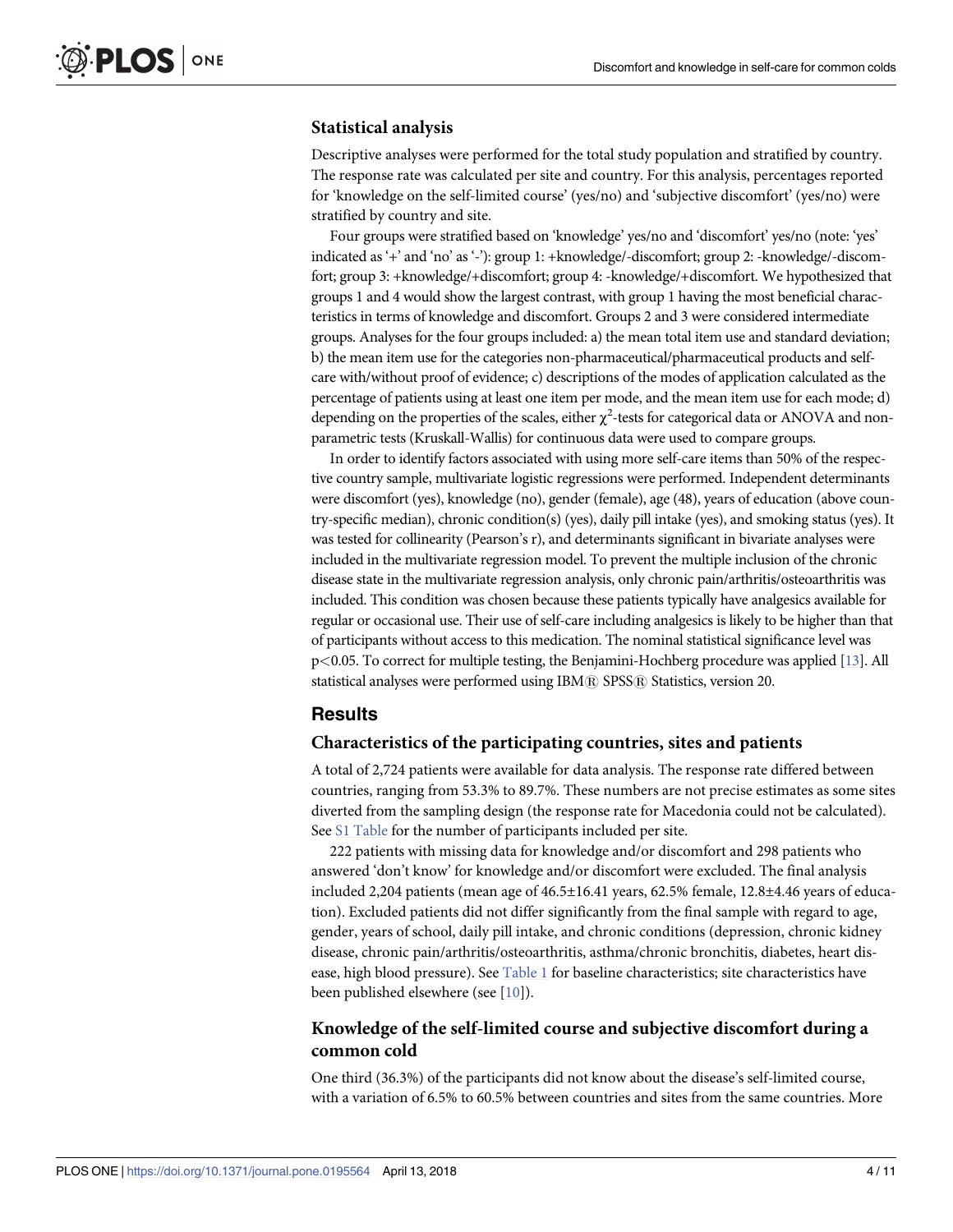<span id="page-4-0"></span>than two thirds of the participants (70.6%) reported high discomfort during their last common cold, with a range of 40.3% to 90.3% between countries and sites. See additional file 1 in the Supplementary Material for characteristics per data sampling site/primary care practice.

3.3. Self-Care Stratified by Knowledge and Discomfort (n = 2,204)

Stratified by knowledge/discomfort, the size of the four groups was as follows: group 1 (no discomfort/has knowledge) consisted of 23.1% of the participants, group 2 (no knowledge, no discomfort) of 6.3%, group 3 (has discomfort/has knowledge) of 40.6%, and group 4 (has discomfort/no knowledge) consisted of 30.0%.

The mean item use increased with increasing group number, ranging from 8.8 to 13.3. In general, patients with discomfort (groups 3 and 4) used more self-care measures than those in groups 1 and 2. The largest differences for self-care were identified when comparing groups 1 (no discomfort/has knowledge) and 4 (has discomfort/no knowledge). For five of eight application modes, patients in group 4 (has discomfort/no knowledge) reported a higher use than those in group 3 (has discomfort/has knowledge). Across the four groups, patients used about

|                                         |                                                         | $\mathbf n$ | $\%$ |  |  |  |
|-----------------------------------------|---------------------------------------------------------|-------------|------|--|--|--|
| Gender, female                          |                                                         | 1,360       | 62.5 |  |  |  |
| Mean age (SD)                           |                                                         | 46.5(16.4)  |      |  |  |  |
| Insurance status, public                |                                                         | 2,052       | 96.4 |  |  |  |
| Non-smoker                              |                                                         | 1,683       | 77.8 |  |  |  |
|                                         | Patients with $\geq$ 1 self-reported chronic condition: | 871         | 39.5 |  |  |  |
|                                         | Hypertension                                            | 488         | 56.0 |  |  |  |
|                                         | Chronic pain/arthritis/osteoarthritis                   | 215         | 24.7 |  |  |  |
|                                         | Heart disease                                           | 192         | 22.0 |  |  |  |
|                                         | <b>Diabetes</b>                                         | 170         | 19.5 |  |  |  |
|                                         | Asthma/chronic bronchitis                               | 151         | 17.3 |  |  |  |
|                                         | Depression                                              | 117         | 13.4 |  |  |  |
|                                         | Chronic kidney disease                                  | 44          | 5.1  |  |  |  |
| Number of tablets used daily (mean, SD) |                                                         | 2.0         | 2.76 |  |  |  |
|                                         | Patients with $\geq$ 1 tablets daily (n = 1,204):       |             |      |  |  |  |
|                                         | ASA*/aspirin                                            | 256         | 21.3 |  |  |  |
|                                         | Oral contraceptive                                      | 134         | 11.1 |  |  |  |
|                                         | Anticoagulants                                          | 56          | 4.7  |  |  |  |
| Austria <sup>°</sup>                    |                                                         | 86          | 3.9  |  |  |  |
| Finland                                 |                                                         | 77          | 3.5  |  |  |  |
| France, 3 sites                         |                                                         | 265         | 12.0 |  |  |  |
| Germany, 3 sites                        |                                                         | 292         | 13.2 |  |  |  |
| $\mbox{Israel}^+$                       |                                                         | 104         | 4.7  |  |  |  |
| Italy, 2 sites                          |                                                         | 148         | 6.7  |  |  |  |
| Macedonia <sup>°</sup>                  |                                                         | 269         | 12.2 |  |  |  |
| Poland, 2 sites                         |                                                         | 195         | 8.8  |  |  |  |
| Slovenia <sup>®</sup>                   |                                                         | 89          | 4.0  |  |  |  |
| Spain <sup>+</sup>                      |                                                         | 64          | 2.9  |  |  |  |
| Sweden <sup>+</sup>                     |                                                         | 77          | 3.5  |  |  |  |
| Turkey, 5 sites                         |                                                         | 538         | 24.4 |  |  |  |

**[Table](#page-3-0) 1. Characteristics of the COCO study sites and participants (n = 2,204).**

ASA = acetylsalicylic acid

˚mixed (urban/rural)

+ urban

<https://doi.org/10.1371/journal.pone.0195564.t001>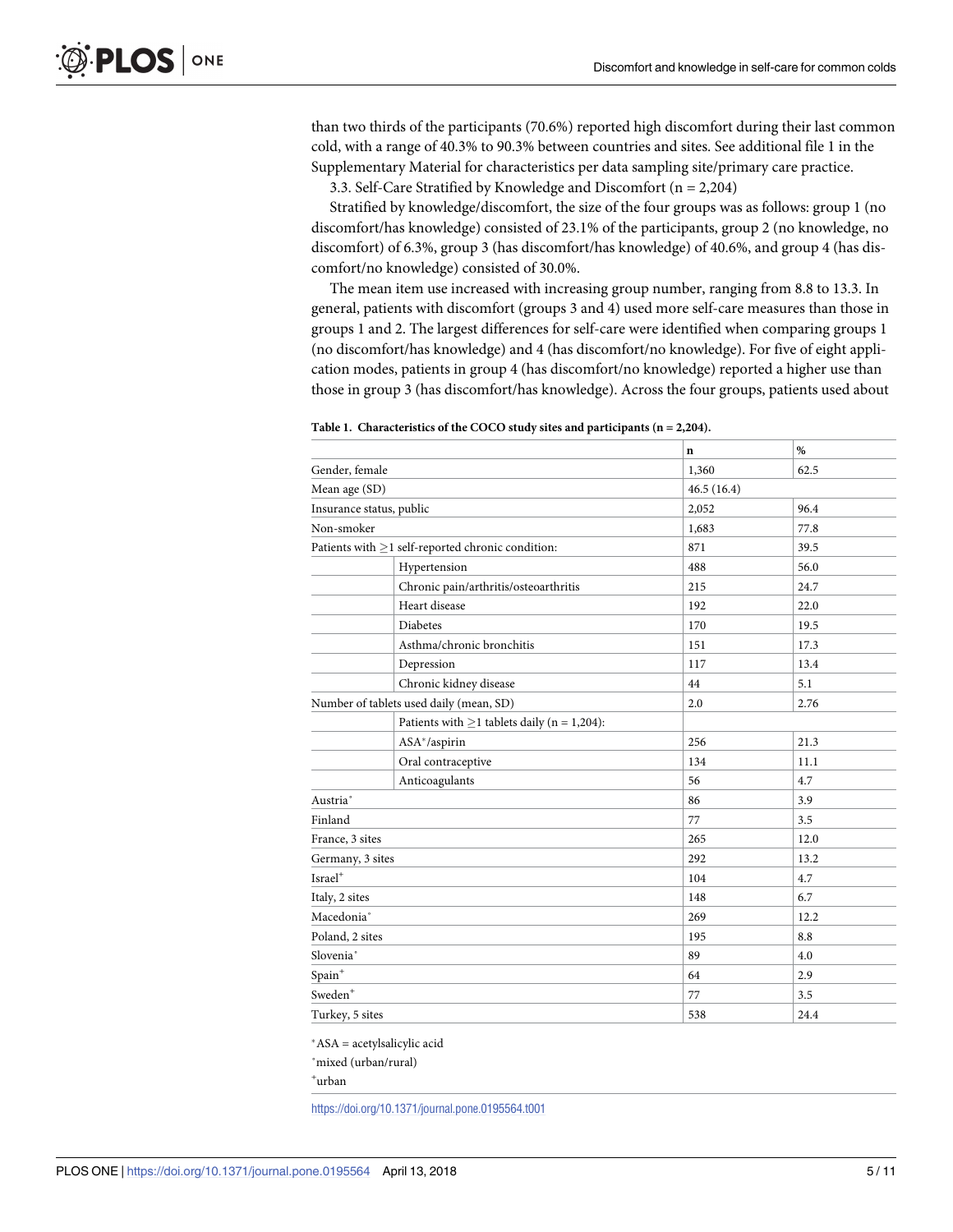9.1 more non-pharmaceutical than pharmaceutical products. Interestingly, group 3 used the highest number of pharmaceuticals. Patients in group 4 (has discomfort/no knowledge) used 53% more non-pharmaceutical products than those in group 1 (no discomfort/has knowledge). See Table 2 for details.

#### **Factors associated with higher use of self-care practices**

Bivariate analyses showed that a higher number of self-care items used was associated with lack of knowledge (33.2% vs. 40.1%, p = 0.001), having discomfort (64.4% vs. 78.3%, p*<*0.001),

Table 2. Self-care behavior stratified by four patient groups based on the presence and/or absence of knowledge about the self-limited disease course and subjective **discomfort during the last common cold (n = 2,204).**

|                                                                              | Group 1 ©<br>$(+)$ knowledge $(-)$<br>discomfort |                | Group 2<br>(-) knowledge (-)<br>discomfort |                 | Group 3<br>$(+)$ knowledge $(+)$<br>discomfort |                 | Group $4 \otimes;$<br>$(-)$ knowledge $(+)$<br>discomfort |                  | p-value      |  |
|------------------------------------------------------------------------------|--------------------------------------------------|----------------|--------------------------------------------|-----------------|------------------------------------------------|-----------------|-----------------------------------------------------------|------------------|--------------|--|
|                                                                              |                                                  |                |                                            |                 |                                                |                 |                                                           |                  |              |  |
| Group size, n, %                                                             | 510                                              | 23.1           | 138                                        | 6.3             | 894                                            | 40.6            | 662                                                       | 30.0             |              |  |
| Group characteristics                                                        |                                                  |                |                                            |                 |                                                |                 |                                                           |                  |              |  |
| Age, mean                                                                    |                                                  | 48.4±17.29     |                                            | $48.7 + 16.41$  |                                                | $46.1 + 16.27$  |                                                           | $45.2 \pm 15.75$ |              |  |
| Gender: female, %                                                            | 54.9                                             |                | 56.0                                       |                 |                                                | 63.7            |                                                           |                  | ${<}0.001*$  |  |
| Years of school (including higher education), mean                           | $13.3 \pm 4.16$                                  |                |                                            | 10.7±4.82       |                                                | 13.3±4.39       |                                                           | $12.3 \pm 4.52$  | ${<}0.001*$  |  |
| Mean total use                                                               | $8.8 + 5.50$                                     |                |                                            | $11.1 \pm 6.30$ |                                                | 11.9±6.45       |                                                           | $13.3 \pm 7.39$  | ${<}0.001*$  |  |
| Spectrum on mode of application level: at least 1 in %                       |                                                  |                |                                            |                 |                                                |                 |                                                           |                  |              |  |
|                                                                              | $\mathbf n$                                      | $\%$           | $\mathbf n$                                | $\%$            | $\mathbf n$                                    | $\%$            | $\bf n$                                                   | $\%$             |              |  |
| Foodstuffs                                                                   | 465                                              | 91.2           | 131                                        | 94.9            | 860                                            | 96.2            | 643                                                       | 97.1             | ${<}0.001*$  |  |
| Intestinal absorption                                                        | 358                                              | 70.2           | 97                                         | 70.3            | 775                                            | 86.7            | 543                                                       | 82.0             | ${<}0.001*$  |  |
| Extras at home                                                               | 48                                               | 65.5           | 15                                         | 74.6            | 107                                            | 85.3            | 114                                                       | 87.0             | ${<}0.001*$  |  |
| Intranasal use                                                               | 235                                              | 46.1           | 58                                         | 42.0            | 521                                            | 58.3            | 350                                                       | 52.9             | ${<}0.001*$  |  |
| Inhalation                                                                   | 155                                              | 30.4           | 57                                         | 41.3            | 321                                            | 35.9            | 261                                                       | 39.4             | < 0.01       |  |
| Local oral effects                                                           | 138                                              | 27.1           | 48                                         | 34.8            | 339                                            | 37.9            | 247                                                       | 37.3             | ${<}0.001*$  |  |
| Topical use in throat                                                        | 124                                              | 24.3           | 50                                         | 36.2            | 289                                            | 32.3            | 282                                                       | 42.6             | ${<}0.001^*$ |  |
| External use                                                                 | 334                                              | 9.4            | 103                                        | 10.9            | 763                                            | 12.0            | 576                                                       | 17.2             | ${<}0.001*$  |  |
| Mean use of items per mode of application group                              |                                                  |                |                                            |                 |                                                |                 |                                                           |                  |              |  |
| Foodstuffs                                                                   | $4.2 \pm 3.25$                                   |                |                                            | $5.7 \pm 3.64$  |                                                | $5.1 \pm 3.54$  |                                                           |                  | ${<}0.001*$  |  |
| Intestinal absorption                                                        | $1.4 \pm 1.30$                                   |                | $1.5 + 1.47$                               |                 |                                                | $2.1 \pm 1.59$  |                                                           |                  | ${<}0.001*$  |  |
| Extras at home                                                               | $1.5 + 1.55$                                     |                | $1.9 + 1.71$                               |                 | $2.3 \pm 1.80$                                 |                 | $2.5 \pm 1.85$                                            |                  | ${<}0.001*$  |  |
| Intranasal use                                                               | $0.5 + 0.66$                                     |                |                                            | $0.5 + 0.65$    |                                                | $0.7 + 0.74$    |                                                           |                  | $< 0.001*$   |  |
| Inhalation <sup>#</sup>                                                      | $0.5 + 0.78$                                     |                |                                            | $0.6 + 0.78$    |                                                | $0.6 + 0.93$    |                                                           |                  | 0.011        |  |
| Local oral effects <sup>#</sup>                                              | $0.4 + 0.69$                                     |                | $0.5 + 0.75$                               |                 |                                                | $0.6 + 0.88$    |                                                           |                  | ${<}0.001*$  |  |
| Topical use in throat#                                                       | $0.3 \pm 0.52$                                   |                | $0.4 + 0.57$                               |                 |                                                | $0.4 \pm 0.56$  |                                                           |                  | ${<}0.001*$  |  |
| External use <sup>#</sup>                                                    | $0.1 \pm 0.36$                                   |                |                                            | $0.1 \pm 0.34$  |                                                | $0.1 \pm 0.41$  |                                                           |                  | ${<}0.001*$  |  |
| Mean use of pharmaceutical vs. non-pharmaceutical products                   |                                                  |                |                                            |                 |                                                |                 |                                                           |                  |              |  |
| Non-pharmaceutical products                                                  | $8.1 \pm 5.36$                                   |                |                                            | $10.5 \pm 6.09$ |                                                | $10.9 \pm 6.29$ |                                                           | 12.4±7.06        | ${<}0.001*$  |  |
| Pharmaceutical products                                                      | $0.7 + 0.78$                                     |                |                                            | $0.6 + 0.77$    |                                                | $1.0 + 0.87$    |                                                           |                  | ${<}0.001*$  |  |
| Ratio pharmaceuticals /non-pharmaceuticals <sup>#</sup>                      | 1:6.7                                            |                |                                            | 1:10.0          |                                                | 1:9.1           |                                                           | 1:10.1           |              |  |
| Mean use of self-care with evidence base vs. self-care without evidence base |                                                  |                |                                            |                 |                                                |                 |                                                           |                  |              |  |
| Without evidence base<br>$7.9 + 5.3$                                         |                                                  | $10.4{\pm}6.1$ |                                            |                 | $10.7 + 6.3$                                   |                 |                                                           | ${<}0.001*$      |              |  |
| With evidence base                                                           | $0.9 + 0.9$                                      |                |                                            | $0.7 + 0.9$     |                                                | $1.3 \pm 1.0$   |                                                           | $1.0 + 1.0$      |              |  |
| Ratio pharmaceuticals /non-pharmaceuticals <sup>#</sup>                      | 1:6.1                                            |                |                                            | 1:9.6           |                                                | 1:7.8           |                                                           |                  | ${<}0.001*$  |  |

# Kruskal-Wallis test

Significant after correcting for multiple testing using the Benjamini & Hochberg procedure

<https://doi.org/10.1371/journal.pone.0195564.t002>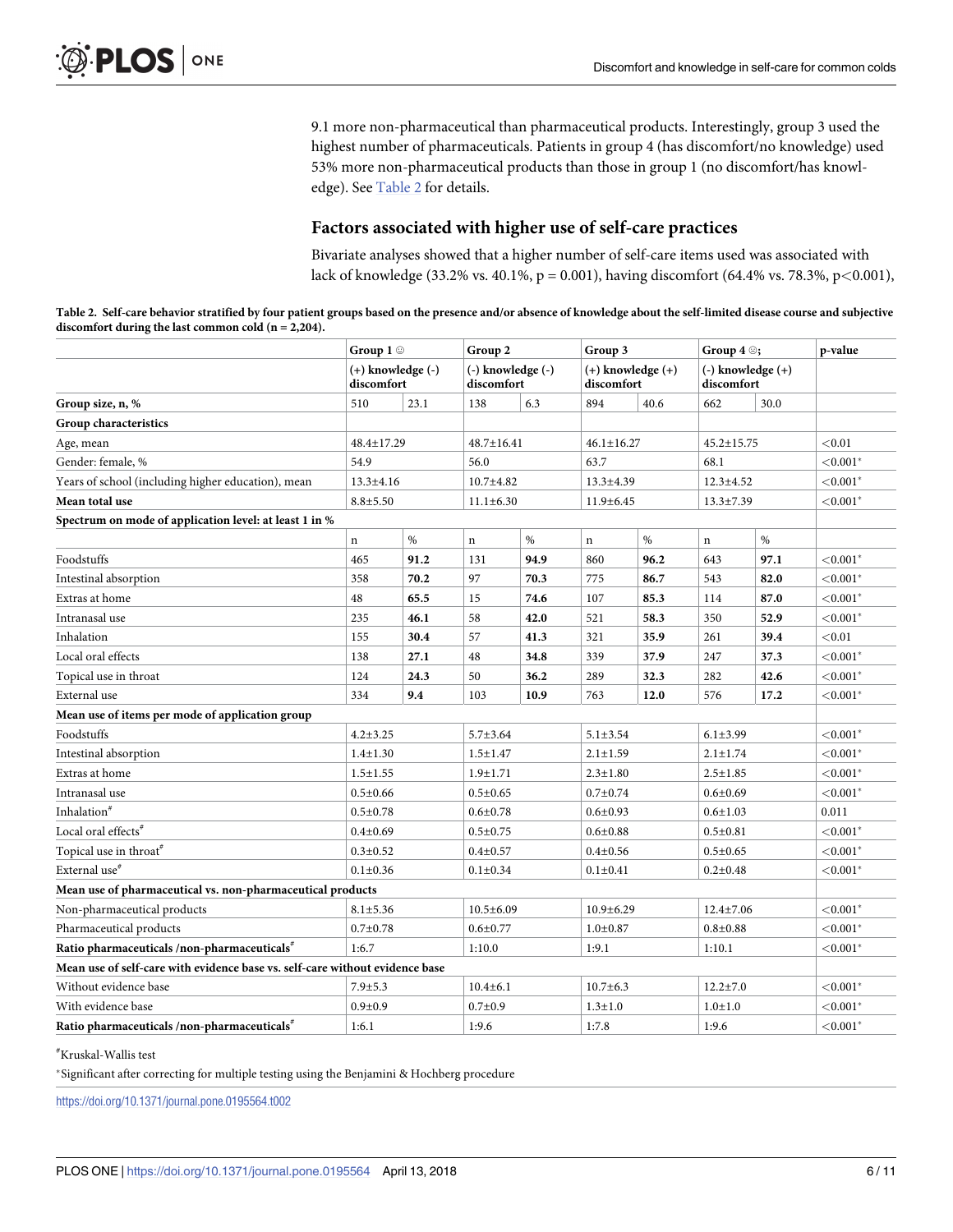<span id="page-6-0"></span>

**Fig 1. Logistic regression analysis for high self-care use (n = 2,084).**

<https://doi.org/10.1371/journal.pone.0195564.g001>

female gender (56.7% vs. 69.8%, p*<*0.001), younger age (51.4% vs. 58.4%, p = 0.001), more years of education (39.6% vs. 45.9%, p = 0.003), chronic pain/arthritis/osteoarthritis (8.4% vs. 11.4%,  $p = 0.017$ ), high blood pressure (23.8% vs. 20.1%,  $p = 0.041$ ; n.s. after correcting for multiple testing), diabetes (8.7% vs.  $6.4\%$ ; p = 0.044 n.s. after correcting for multiple testing), and depression (4.2% vs. 6.6%,  $p = 0.013$ ). Only chronic pain/arthritis/osteoarthritis was included. The multivariate regression analysis ( $Fig 1$ ) showed that high self-care use was most strongly associated with having discomfort (OR 1.8, CI 1.5–2.2), followed by female gender (OR 1.7, CI 1.4–2.0), chronic pain/arthritis/osteoarthritis (OR 1.6, CI 1.2–2.1), more years of education (OR 1.3, CI 1.1–1.6), younger age (below 48 years) (OR 1.3, CI 1.0–1.5), and lack of knowledge (OR 1.2, CI 1.0–1.5) (Nagelkerke  $R2 = 0.66$ ). A sub-analysis excluding patients with chronic conditions yielded comparable estimates. Regression analyses showed similar estimates for discomfort (OR 2.0, CI 1.7–2.4) and knowledge (OR 1.4, CI 1.1–1.6).

#### **Discussion**

This European study on self-care for common colds showed that having discomfort during colds was frequent among patients (71%), and that 41% of patients also lacked knowledge on the self-limited course. In agreement with our hypothesis, individuals with discomfort who lacked knowledge showed the highest use of self-care. In contrast, participants with knowledge lacking discomfort used 50% fewer items on average. Also, we observed a gradient in self-care over the four stratified groups. Our findings suggest that subjective discomfort is a key factor driving self-care behavior for common colds and needs to be adequately addressed in physician-patient consultations alongside providing information on the natural disease course.

#### **Comparison with other studies**

The literature suggests that self-care behavior is illness-specific, e.g. differing between self-care for upset stomach and bowel irregularity [\[14](#page-10-0)]. Therefore, caution is needed when comparing our results to self-care for other illnesses. Surprisingly few studies are available for comparison, although common colds are the most frequent disease and are associated with tremendous socio-economic costs. Although several studies report that symptoms of common colds are the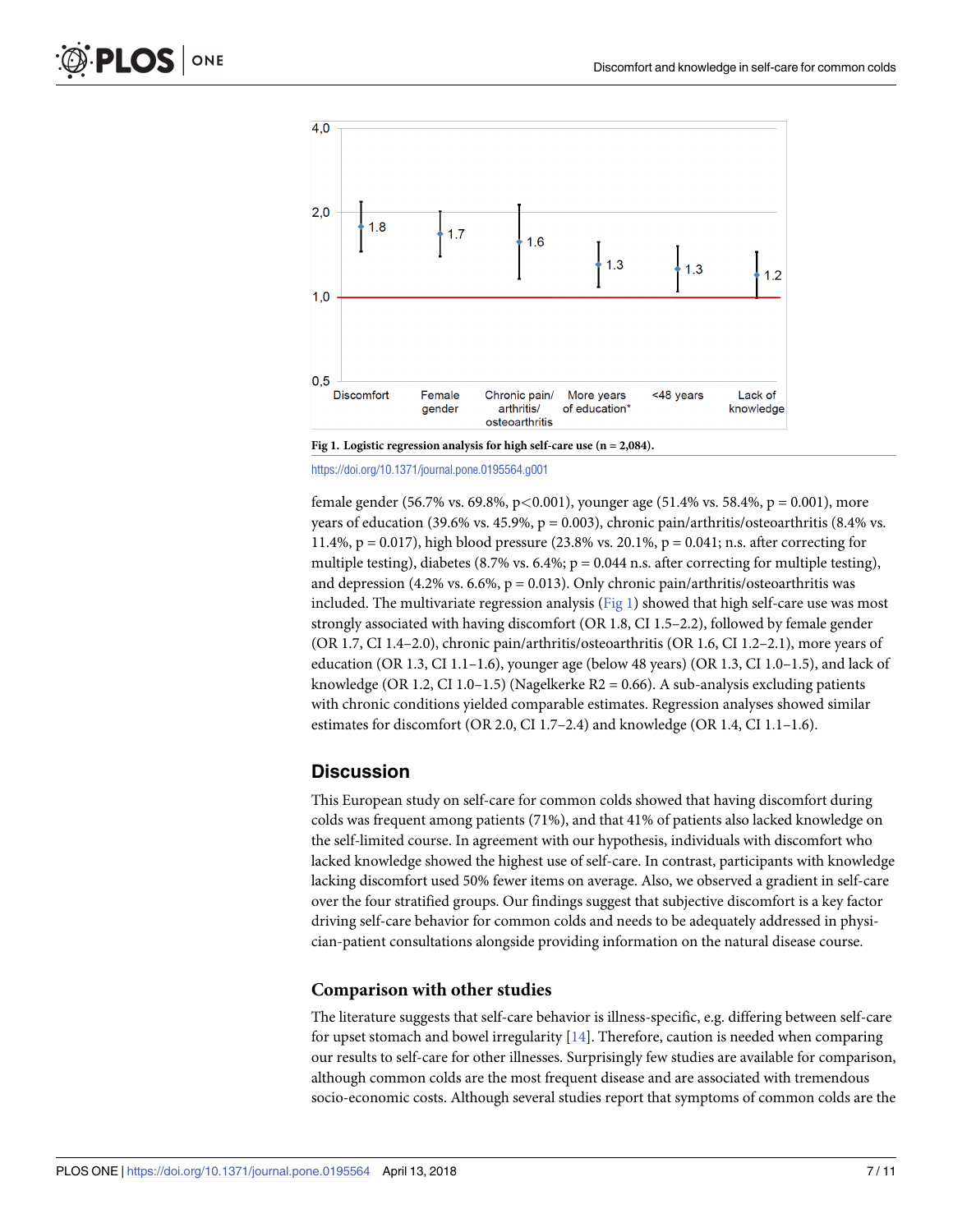<span id="page-7-0"></span>most frequent reason for self-care  $[14-17]$ , the illness-specific literature on self-care targets predominantly chronic rather than acute, self-limited conditions.

Our approach of distinguishing four groups based on the characteristics discomfort and knowledge is a novelty in the field of self-care for acute diseases. However, illness perception, namely patients' subjective beliefs and emotional responses to their illnesses, are known to influence patients' coping, self-management, and thereby outcomes for chronic diseases, e.g. in asthma [[18](#page-10-0)]. Our finding that subjective discomfort influences self-care corresponds to a nationwide survey on self-medication in the German population: the key motive for self-medication (88.3% of the respondents) is patients' perception of the severity and the assessment that minor health conditions do not require immediate physician consultation [[16](#page-10-0)]. Similarly, a recent Japanese study showed that the health-related quality of life was significantly higher among patients with colds relying on self-medication first compared to patients who visited a physician immediately [[19](#page-10-0)], although further research is needed to better understand the cause-effect relationship.

We identified no study comparable to COCO that assessed knowledge of the self-limited course. However, other studies addressing knowledge and/or misconceptions about the effectiveness of various measures used for colds are well described in the British general population, and showed that up to 35% of participants had misconceptions about the effectiveness of garlic, chicken soup and antibiotics, and 53.2% did not know that viruses caused colds [\[20\]](#page-10-0). Addressing reasons for physician consultations, the study showed that neither knowledge about the effectiveness of various measures nor age or education were significant, while there was a positive association for a physician consultation-prone attitude (OR 3.6, p*<*0.01) and a poorer self-rated health status (OR 1.5, p*<*0.05).The level of discomfort, however, was not addressed.

Our finding that the current health status (here: the presence of chronic pain and/or arthritis and/or osteoarthritis) is associated with higher self-care use is in agreement with a Spanish National Health Survey with 20,311 participants of the general population, which showed that the prevalence of self-medication was greater among those with a chronic illness (PR 1.2, CI 1.1–1.3) [[21](#page-10-0)]. A Canadian study on self-medication specifically for upset stomach also reported a higher use in participants with a generally poor health status [\[14\]](#page-10-0). However, the association between health status and self-care was not consistent across studies. For example, the same Canadian study failed to show a significant association between health status and self-medication of bowel irregularity  $[14]$ , as did a longitudinal study in Australians (age 65+) separately for the use of self-medication and complementary alternative medicine in general [\[22\]](#page-10-0). Neither of the studies addressed discomfort and knowledge, which might explain these heterogeneous results.

Similarly, our result that females, patients with more years of education, and those of younger age exhibit a higher use of self-care for various conditions is not consistently supported across studies. Prior studies addressing self-care in general reported that females use more selfmedication than males in Spain (PR 1.21, 95% CI 1.10–1.33) [[21](#page-10-0)], use more home remedies in Canada [\[14\]](#page-10-0), use a larger variety of home remedies in Germany [[15](#page-10-0)], and are more regular users of over-the-counter (non-prescription) analgesics in Northern Ireland (48% vs. 40.5%, p*<*0.01) [\[23\]](#page-10-0). However, no association between gender and over-the-counter use was found in a random sample of the German general population [[16](#page-10-0)] and in elderly Australians [[22](#page-10-0)]. Our association between younger age and higher self-care use is in line with an Australian and a Japanese survey [\[19,](#page-10-0) [24\]](#page-10-0). The latter considers a better physical condition and less fear of a more serious illness as explanations of why younger patients are more likely to rely on selfcare before consulting a physician [\[19\]](#page-10-0). In accordance with our finding, the Spanish national survey [[21](#page-10-0)] identified an association of university-level education with the use of self-care (PR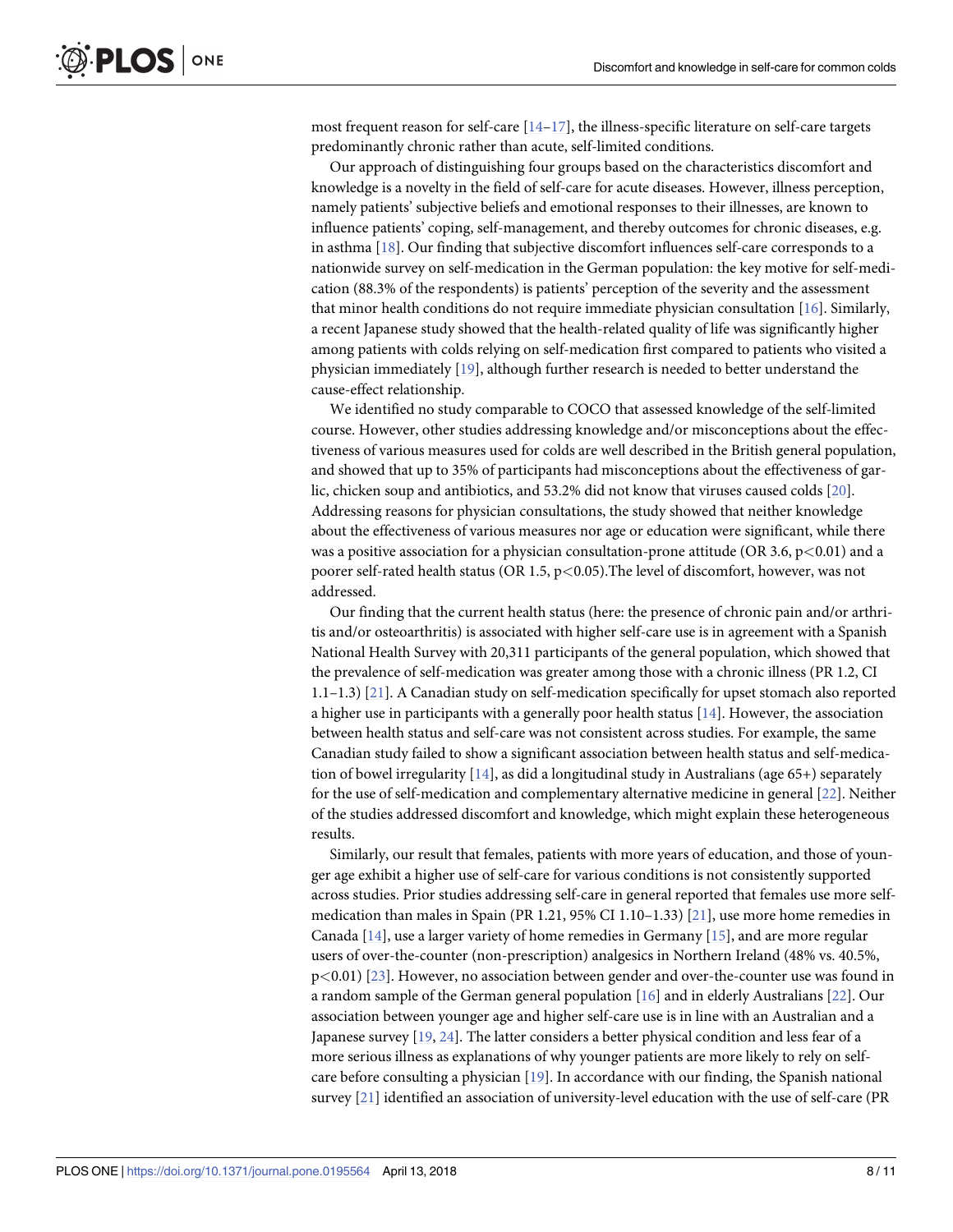<span id="page-8-0"></span>1.25, 95% CI 1.03–1.53). In contrast, Canadians with less formal education were more likely to use self-medication for an upset stomach and bowel irregularity [\[14\]](#page-10-0). To our surprise, years of education and knowledge of the self-limited course of common colds were not correlated in our study. And, even more interesting, those with better knowledge and discomfort were more likely to use pharmaceuticals than those who did not know about the disease's natural course, although non-pharmaceuticals were used about six to ten times more frequently than pharmaceuticals in all four groups.

#### **Strengths and limitations of the study**

This is the first study to analyze self-care for common colds on a European scale. The strength of our study is that it differentiates the influence of discomfort and knowledge on self-care for common colds using four patient groups. However, knowledge was assessed with only one question and necessitates further research. As this study was not designed to provide countryrepresentative results, we abstained from country-specific comparisons. In addition, participants were not asked for their intention to use certain practices and their appraisal of the evidence for various self-care practices. Also, a recall bias may apply as participants were asked about their self-care behavior during their last common cold irrespective of the reason for their practice visit.

#### **Conclusions**

Our study suggests that the mere knowledge that common colds are self-limited is of limited value for patients who experience a high level of discomfort. This finding is important for physician consultations and the design of public health interventions which would act wisely to focus on relieving measures for patients' discomfort in combination with providing information on the natural disease course. Given that the mere distribution of written patient information has little effect [[25](#page-10-0), [26](#page-10-0)], future research needs to identify the complexity of interventions necessary to promote a rational use of evidence-based self-care for common colds.

## **Supporting information**

**S1 [Table.](http://www.plosone.org/article/fetchSingleRepresentation.action?uri=info:doi/10.1371/journal.pone.0195564.s001) Appendix.** Knowledge about the self-limited disease course and subjective discomfort during the last common cold stratified by country and site  $(n = 2,204)$ . (DOCX)

#### **Acknowledgments**

We would like to thank all members of the European General Practice Research Network Working Group on Self-Care for the collection of data (Krzysztof Buczkowski, Department of Family Medicine, Nicolaus Copernicus University, Poland; Slawomir Czachowski, Collegium Medicum, Nicolaus Copernicus University, Poland; Ferdinando Petrazzuoli, Department of Clinical Sciences in Malmö, Centre for Primary Health Care Research, Lund University, Malmö, Sweden; Marija Petek-Ster, Department of Family Medicine, University of Ljubljana, Slovenia; Heidrun Lingner, Centre for Public Healthcare, Hannover Medical School, Hannover, Germany; Robert D. Hoffman, Departments of Family Medicine and Medical Education, Saklar Medical School, Rehovot, Israel; Selda Tekiner, Ankara University School of Medicine, Ibn-i-Sina Hospital Department of Family Medicine, Turkey; Juliette Chambe, Department of General Practice, University of Strasbourg, Strasbourg, France; Tamer Edirne, Department of Family Medicine, University of Pamukkale, PAU Tip Fakultesi, Aile Hekimligi AD, Kinikli Kampus, Denizli, Turkey; Kathryn Hoffmann, Department of General Practice and Family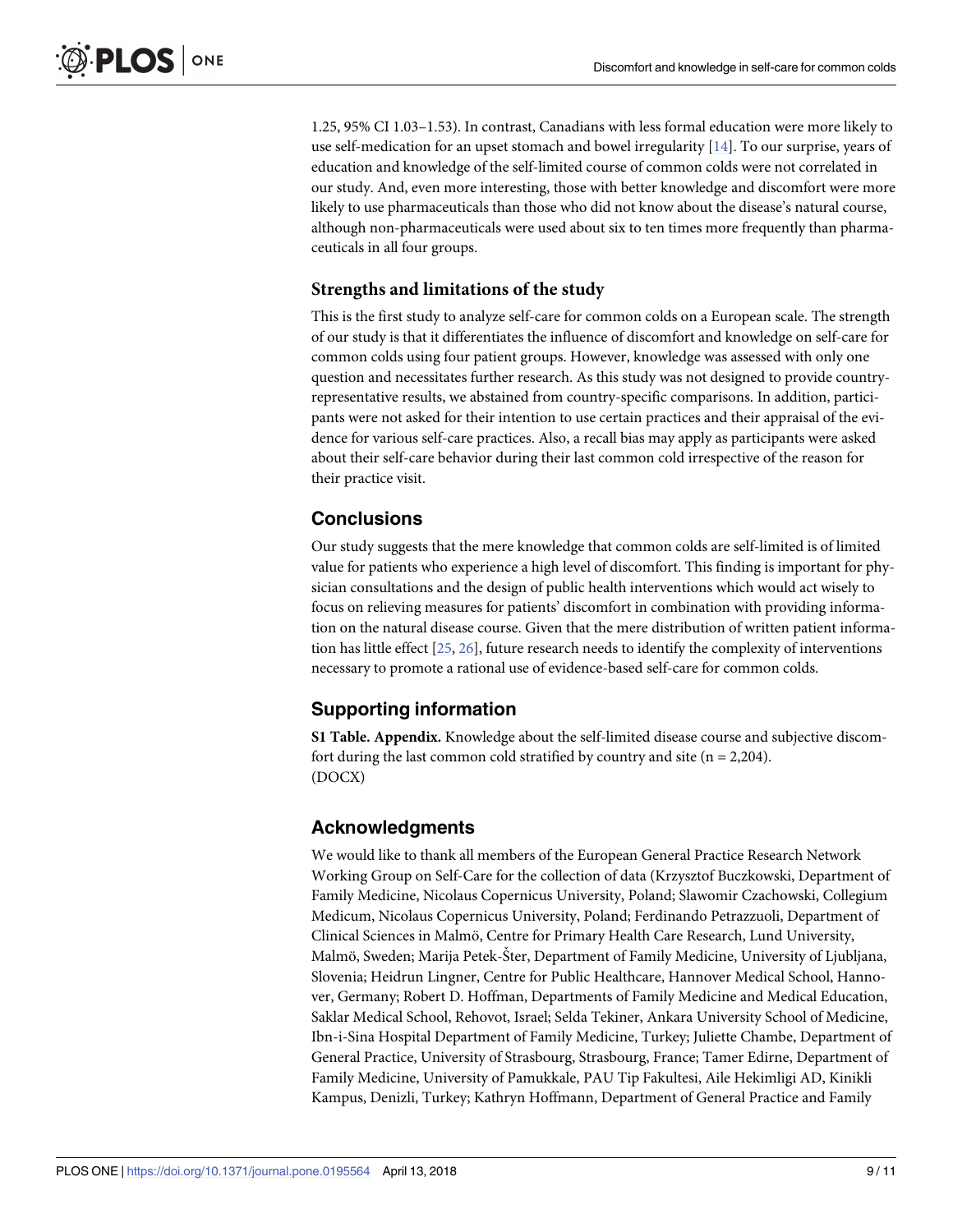<span id="page-9-0"></span>Medicine, Center for Public Health, Medical University of Vienna, Vienna, Austria; Enzo Pirrotta, SNAMID, Italian Society of General Practitioners, Rome, Italy; Aysegül Uludag, Faculty of Medicine, Department of Family Medicine, Canakkale Onsekiz Mart University, Canakkale, Turkey; Hülya Yikilkan, Family Medicine Department, Diskapi Yildirim Beyazit Training and Research Hospital, Ankara, Turkey; Andrzej Zielinski, Blekinge Centre of Competence, Lyckeby Primary Health Care Centre, Lyckeby, Sweden; Clara Guede Fernández, EOXI Vigo, University of Vigo, Pontevedra, Spain; and Sanda Kreitmayer, Medical Faculty Tuzla, Family Medicine Department, Health Center Tuzla, Department for General/Family Medicine, Tuzla, Bosnia and Herzegovina) and all patients of the COCO study for their participation. Also, our thanks go to Anja Viehmann (Institute for General Medicine, University of Duisburg-Essen, Essen) for her input on statistical issues and SC, a graduate medical translator, for proofreading our manuscript. The lead authors for the EGPRN working group are Birgitta Weltermann (Birgitta.Weltermann@uk-essen.de) and Biljana Gerasimovska-Kitanovska (bgerasimovska@yahoo.com).

#### **Author Contributions**

**Conceptualization:** Biljana Gerasimovska-Kitanovska, Tuomas H. Koskela, Birgitta Weltermann.

**Data curation:** Anika Thielmann, Birgitta Weltermann.

**Formal analysis:** Anika Thielmann, Biljana Gerasimovska-Kitanovska, Birgitta Weltermann.

**Funding acquisition:** Biljana Gerasimovska-Kitanovska, Birgitta Weltermann.

**Investigation:** Anika Thielmann, Birgitta Weltermann.

**Methodology:** Anika Thielmann, Biljana Gerasimovska-Kitanovska, Birgitta Weltermann.

**Project administration:** Anika Thielmann, Biljana Gerasimovska-Kitanovska, Birgitta Weltermann.

**Resources:** Anika Thielmann, Biljana Gerasimovska-Kitanovska, Vildan Mevsim, Birgitta Weltermann.

**Software:** Anika Thielmann, Birgitta Weltermann.

**Supervision:** Anika Thielmann, Biljana Gerasimovska-Kitanovska, Birgitta Weltermann.

**Validation:** Anika Thielmann, Biljana Gerasimovska-Kitanovska, Birgitta Weltermann.

**Visualization:** Anika Thielmann, Birgitta Weltermann.

- **Writing – original draft:** Anika Thielmann, Biljana Gerasimovska-Kitanovska, Birgitta Weltermann.
- **Writing – review & editing:** Anika Thielmann, Biljana Gerasimovska-Kitanovska, Tuomas H. Koskela, Vildan Mevsim, Birgitta Weltermann.

#### **References**

- **[1](#page-1-0).** Grief SN. Upper respiratory infections. Prim Care 2013; 40(3):757–70. [https://doi.org/10.1016/j.pop.](https://doi.org/10.1016/j.pop.2013.06.004) [2013.06.004](https://doi.org/10.1016/j.pop.2013.06.004) PMID: [23958368](http://www.ncbi.nlm.nih.gov/pubmed/23958368)
- **[2](#page-1-0).** Denny FW. The clinical impact of human respiratory virus infections. Am J Resp Crit Care 1995; 152(4 Pt 2):S4–12.
- **[3](#page-1-0).** Monto AS, Ullman BM. Acute Respiratory Illness in an American Community. JAMA 1974; 227(2):164– 9. PMID: [4357298](http://www.ncbi.nlm.nih.gov/pubmed/4357298)